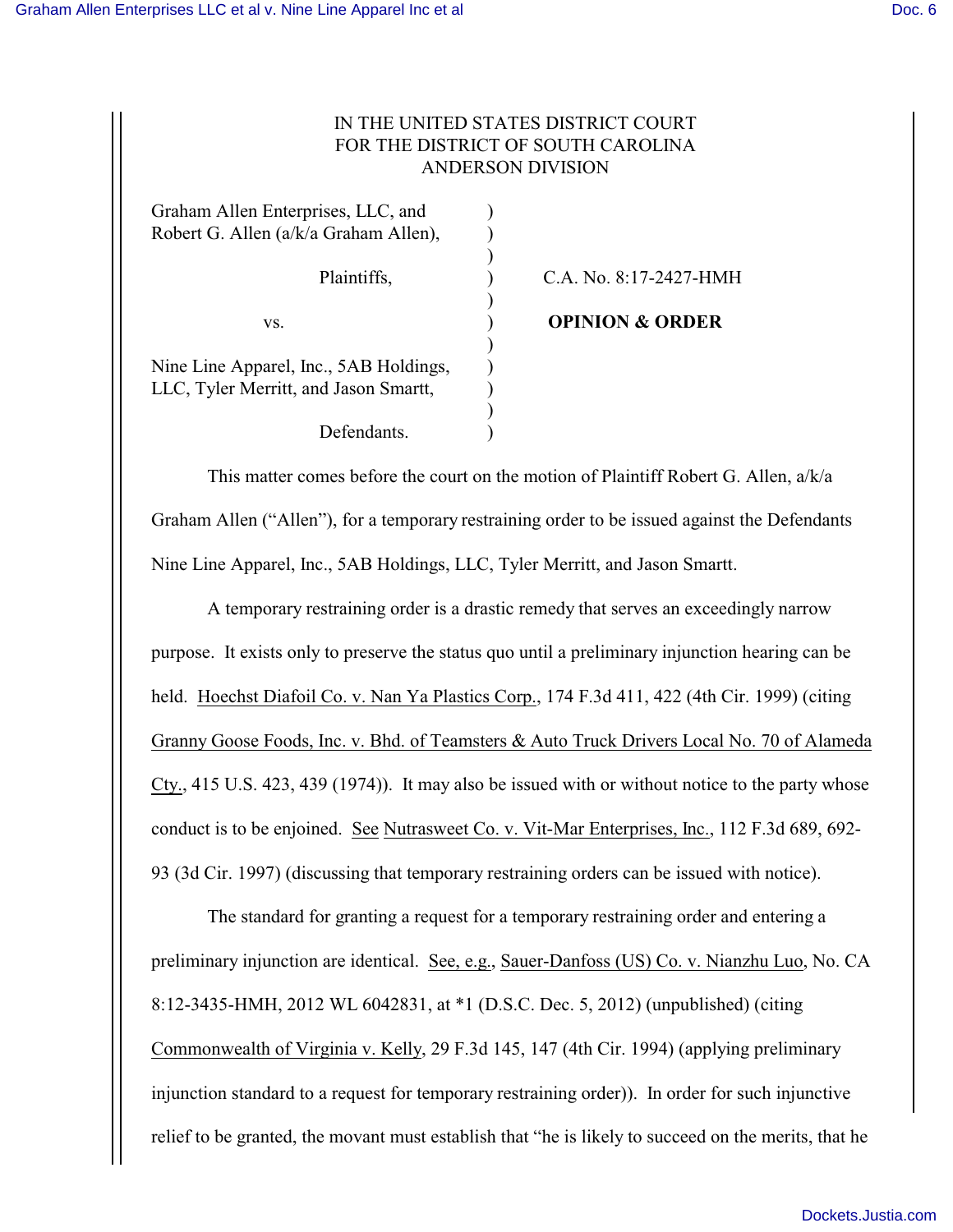is likely to suffer irreparable harm in the absence of preliminary relief, that the balance of the equities tips in his favor, and that an injunction is in the public interest." Winter v. Natural Res. Def. Council, Inc., 555 U.S. 7, 20 (2008). All four requirements must be satisfied. Real Truth About Obama, Inc., v. Fed. Election Comm'n, 575 F.3d 342, 346 (4th Cir. 2009), vacated on other grounds, 559 U.S. 1089 (2010), reinstated in relevant part on remand, 607 F.3d 355 (4th Cir. 2010). "When analyzing the irreparable harm element, there are two inquiries: 1) whether the plaintiff is indeed suffering actual and imminent harm; and 2) whether that harm is truly irreparable, or whether it can be remedied at a later time with money damages." First Quality Tissue SE, LLC v. Metso Paper USA, Inc., C/A No. 8:11-2457-TMC, 2011 WL 6122639, at \*2 (D.S.C. Dec. 9, 2011) (unpublished) (citing Direx Israel, Ltd. v. Breakthrough Med. Corp., 952 F.2d 802, 811 (4th Cir. 1991)).

The court is mindful of the procedural status of this case, and that Defendants have not yet had an opportunity to respond to the motion for TRO. However, upon the strength of the representations made by Allen, the court is satisfied that Allen has established that he is likely to suffer irreparable harm as a result of the Defendants' actions. Allen contends that he is a brand ambassador for Nine Line Apparel, Inc. and the Defendants have removed Allen as the administrator of his own Facebook account without his permission. Further, Allen alleges that he has no ability to control the content on his Facebook page at this time. (Allen Decl.  $\P$  10-11, ECF No. 5-1.) Allen further contends that he is a public figure who maintains a popular Facebook page, where he posts "daily rant" videos. Allen has alleged that his personal Facebook page is his intellectual property and that the Defendants' actions threaten his reputation and business interests. (Id. ¶ 20, ECF No. 5-1.)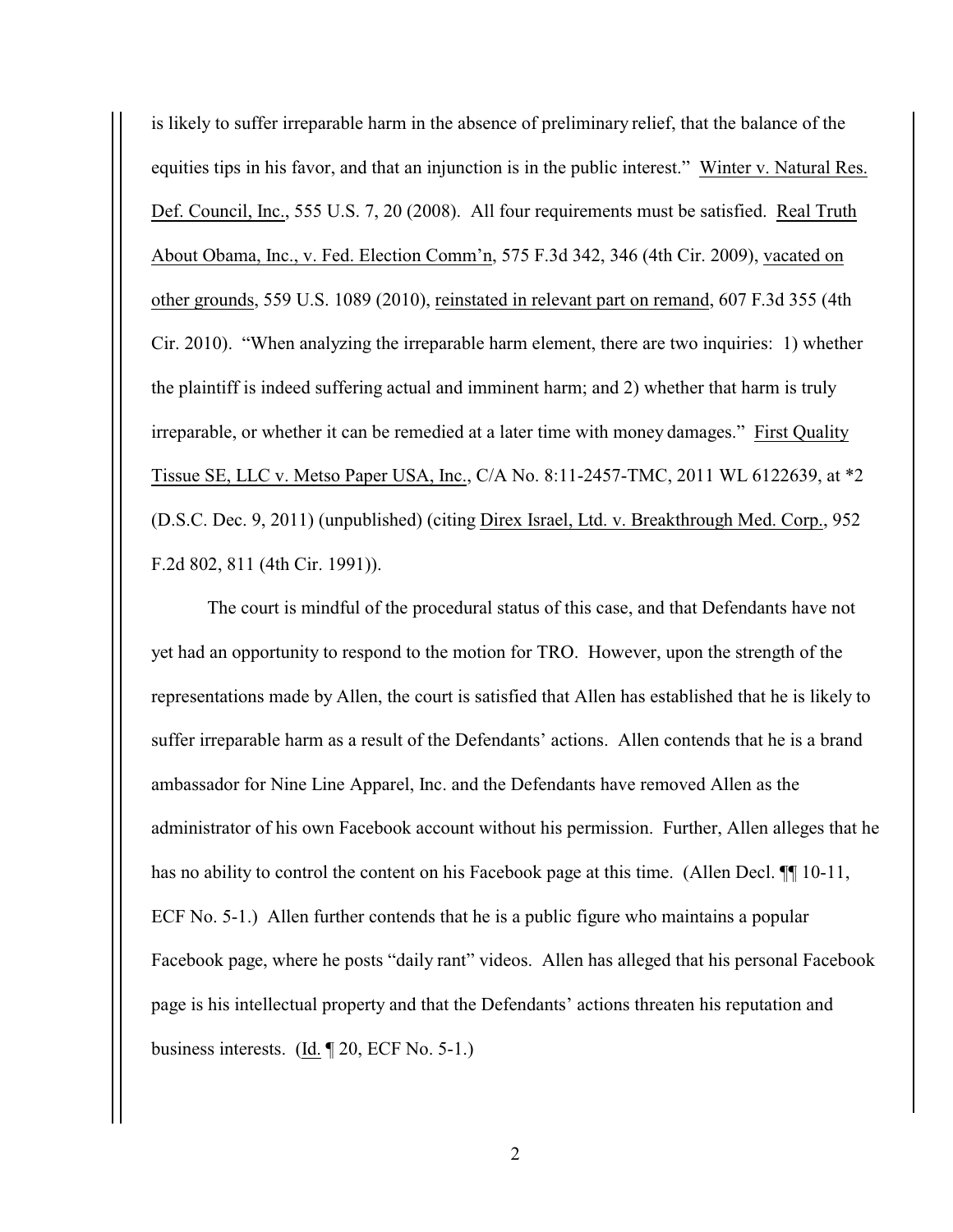Courts consistently have recognized that the loss of permanent relationships with customers and the misappropriation of proprietary information constitutes irreparable harm. See, e.g., Multi-Channel TV Cable Co. v. Charlottesville Quality Cable Operating Co., 22 F.3d 546, 552 (4th Cir. 1994), abrogated on other grounds by Winter, 55 U.S. 7; Merrill Lynch, Pierce, Fenner & Smith, Inc. v. Bradley, 756 F.2d 1048, 1055 (4th Cir. 1985); Standard Register Co. v. Kerrigan, 119 S.E.2d 533, 538-39 (S.C. 1961); Peek v. Spartanburg Reg'l Healthcare Sys., 626 S.E.2d 34, 37 & n.2 (S.C. Ct. App. 2005). Further, Allen has established a likelihood of success on the merits of his claims. In addition, the balance of the equities tip in Allen's favor and a temporary injunction is in the interest of the public to protect an individual's rights to his own intellectual property.

Consistent with Rule  $65(c)$ , "[t]he court may issue a . . . temporary restraining order only if the movant gives security in an amount that the court considers proper to pay the costs and damages sustained by any party found to have been wrongfully enjoined or restrained." Fed. R. Civ. P. 65(c). Upon due consideration, the court has determined that the amount of one thousand dollars (\$1,000.00) shall be sufficient security, and that this amount shall be posted by Allen forthwith.

It is therefore

**ORDERED** that until further order of the court, Defendants are directed to return full administrative rights and control of Allen's Facebook page to Allen; the Defendants are enjoined from further administrative access to the Allen Facebook page; the Defendants are to immediately withdraw their administrative access after restoring Allen's access; and the Defendants are prohibited from modifying, deleting, or altering any content on the Allen Facebook page. It is further